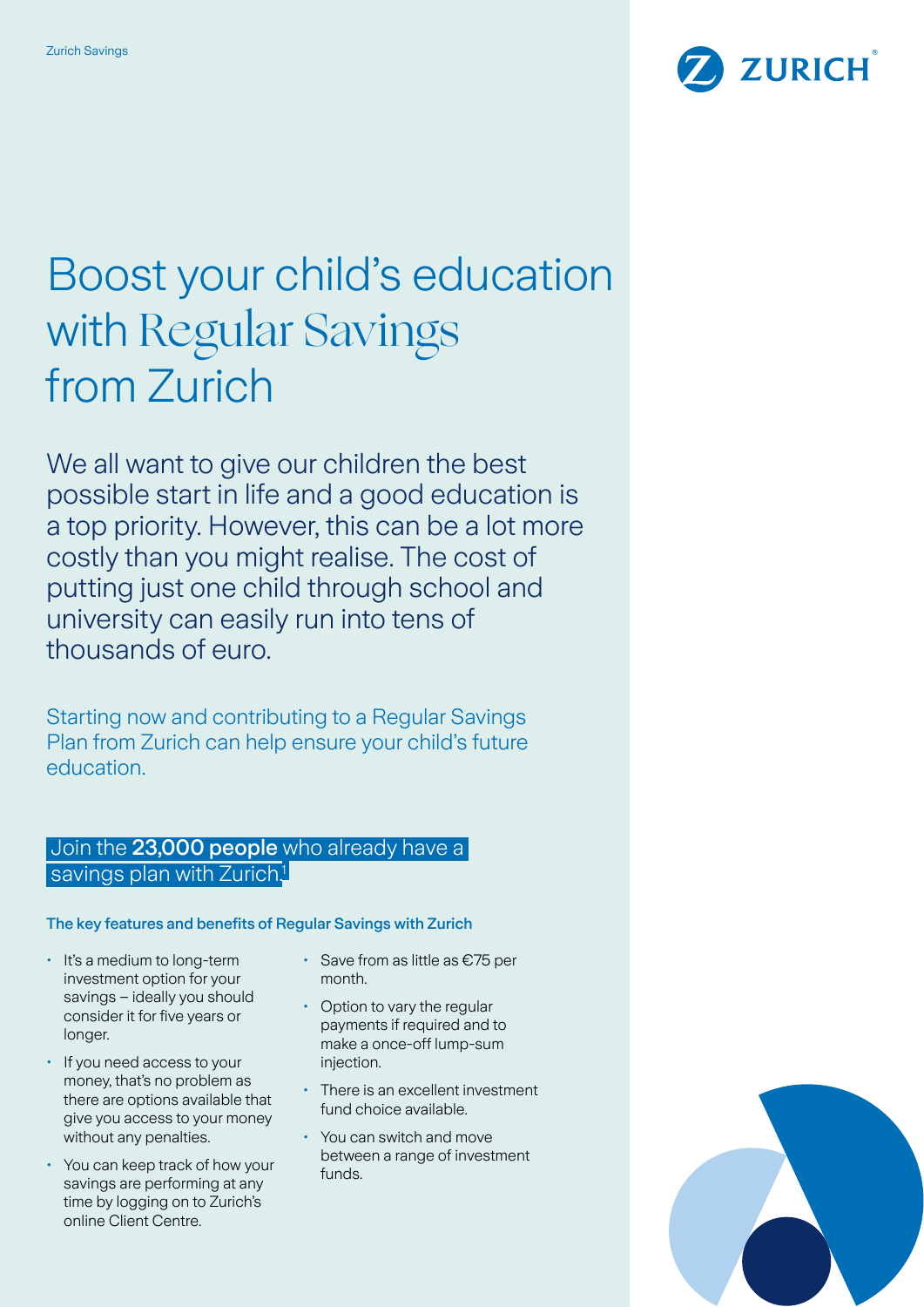## Estimated annual school costs



## The potential to grow your savings with Zurich's Prisma Funds

The Prisma Funds are Zurich's most popular investment funds with customers. Compare the positive returns of an investment of €300 per month in the Zurich Prisma 3, 4 and 5 Funds over five years Vs the Cash Fund.4



## for investment performance six years in a row<sup>4</sup> **Zurich No.1**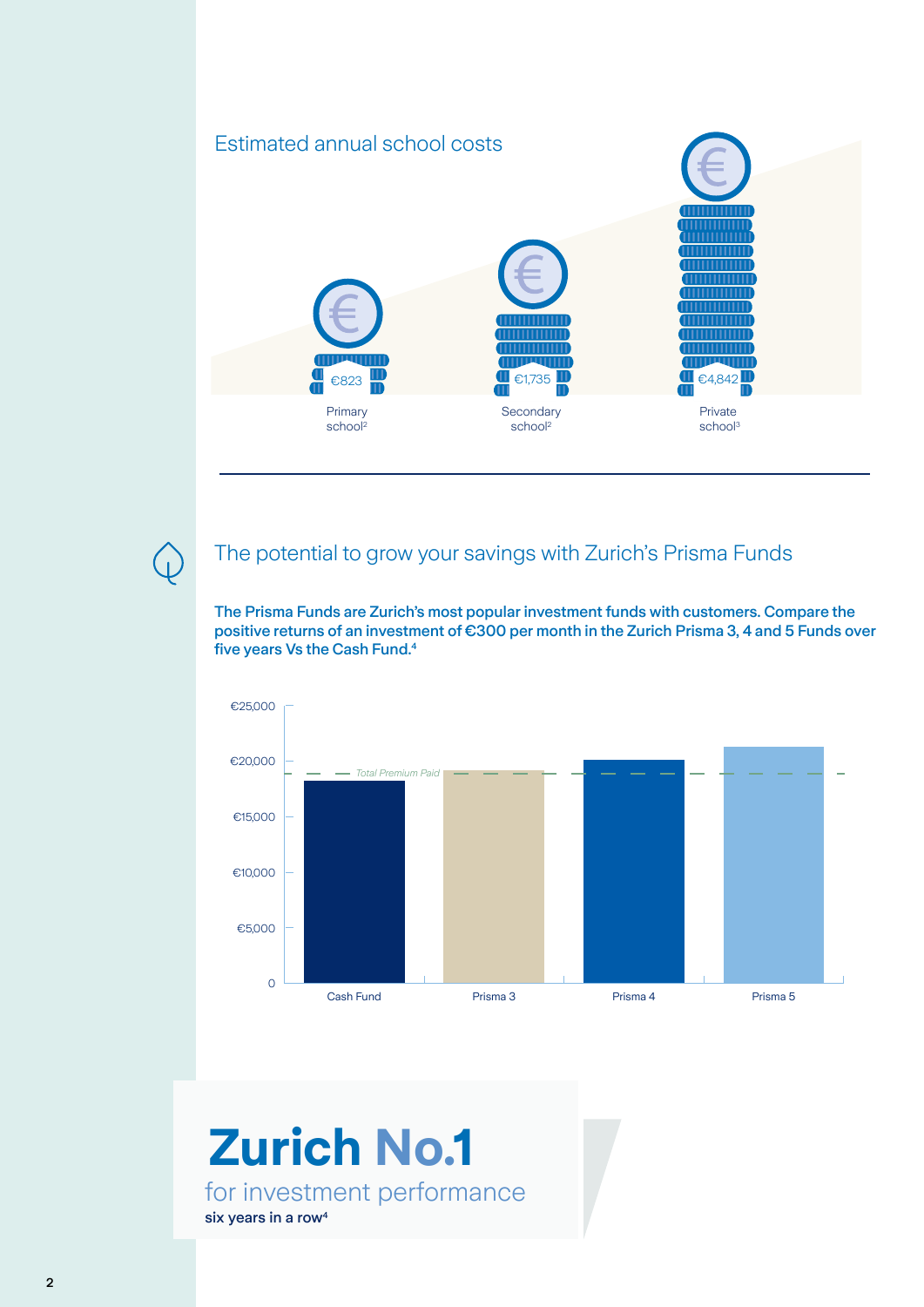

## Cash isn't always king

Regular contributions of €300 per month in the Zurich Balanced Fund for the last fifteen years would have delivered cumulative returns of over 88% compared to -4% if you had saved your money in the Zurich Cash Fund.6



Benefit from the effects of compounding

The table below illustrates the results if you saved the Government child benefit of €140 per month into a Zurich Regular Savings plan (as at July 2019).7

|                                                                         | Savings fund<br>after 5 years<br>starting Primary School | Savings fund<br>after 12 years<br>starting Secondary<br>School | Savings fund<br>after 18 years<br>starting 3rd Level |
|-------------------------------------------------------------------------|----------------------------------------------------------|----------------------------------------------------------------|------------------------------------------------------|
| Regular contributions of<br>€140 per month                              | €9.049                                                   | €25.282                                                        | €42.851                                              |
| Lump sum of $£10,000$ &<br>regular contributions<br>of $€140$ per month | €19,597                                                  | €37,315                                                        | €56.087                                              |

Warning: These figures are estimates only. They are not a reliable guide to the future performance of your investment. Warning: Past performance is not a reliable guide to future performance. Warning: The value of your investment may go down as well as up. Warning: If you invest in this product you may lose some or all of the money you invest. Warning: This product may be affected by changes in currency exchange rates.